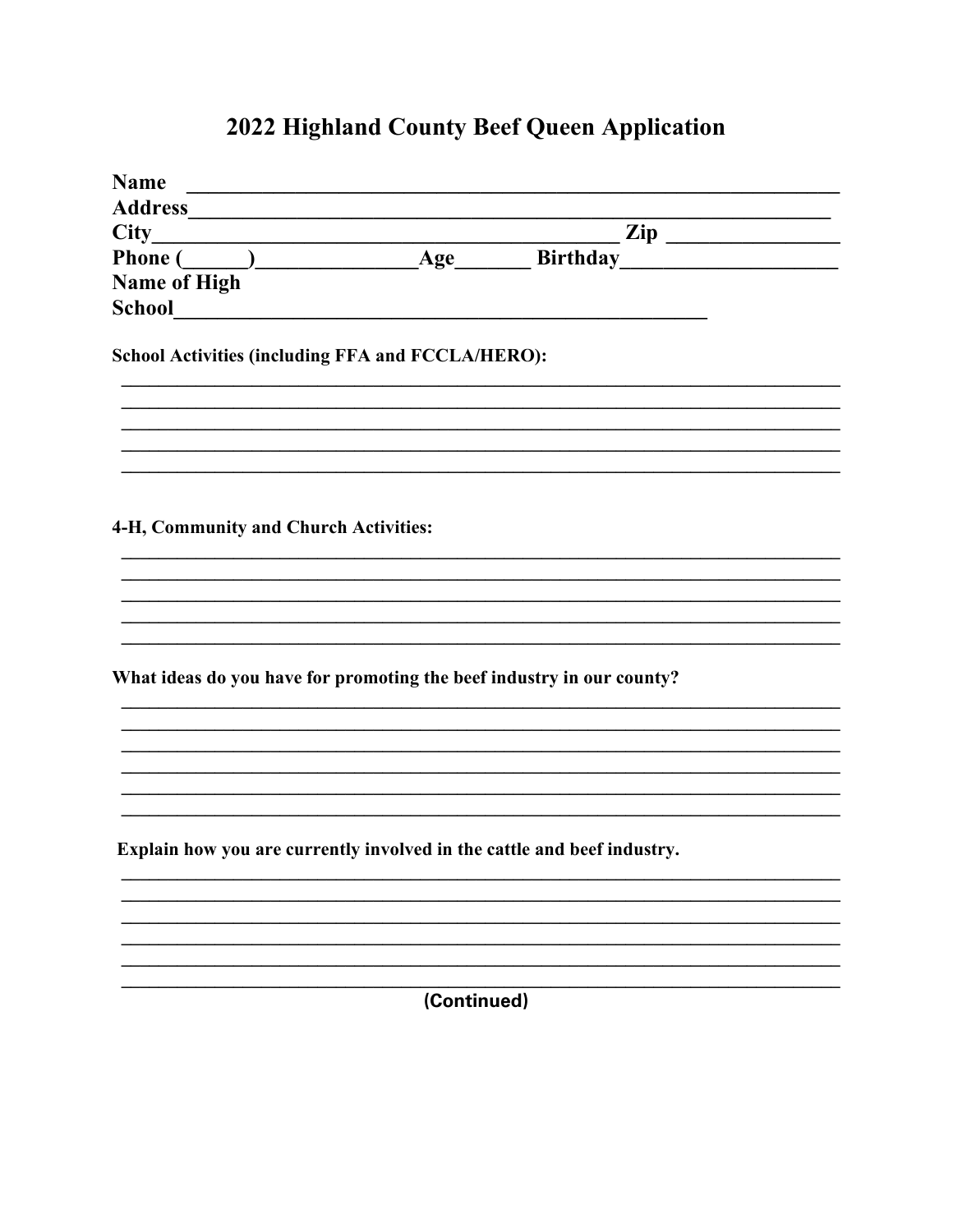If selected Highland County Beef Queen, will you work the Cattleman's booth at the Festival of Bells? Yes No If selected Highland County Beef Queen, will you be present and work all beef events at the Highland County Fair? Yes No\_\_\_\_\_\_\_ If selected Highland County Beef Queen, will you host a minimum of 4 promotional events, one per quarter promoting the beef industry throughout the year in the county? Yes No If selected Highland County Beef Queen, will you participate in at least 2 local parades? Yes No If selected Highland County Beef Queen, will you work the Ohio State Fair Booth the day our directors work the Cattleman's food booth? Yes No If selected Highland County Beef Queen, will you provide pictures of your activities while serving as Queen to the Highland County Cattleman for them to use in press releases and also in awards applications? Yes No If selected Highland County Beef Queen, can you participate in the Ohio Beef Ambassador Team contest? Yes No If selected Ohio Queen of Beef, can you participate in all assigned functions, including the Ohio State Fair?  $Yes$  No $\qquad$ Is your Father/Mother or Guardian a member of Highland Count y Cattleman's Association? Yes No Is your Father/Mother or Guardian a member of the Ohio Cattlemen's Association or Ohio Cattle Women's Association? Yes No I understand the expectations and rules for the Highland County Beef Queen as set forth by the Highland County Cattleman's Association Signature of Applicant  $\mathcal{L}_\text{max}$  and  $\mathcal{L}_\text{max}$  and  $\mathcal{L}_\text{max}$  and  $\mathcal{L}_\text{max}$ 

Signature of Parent or Guardian